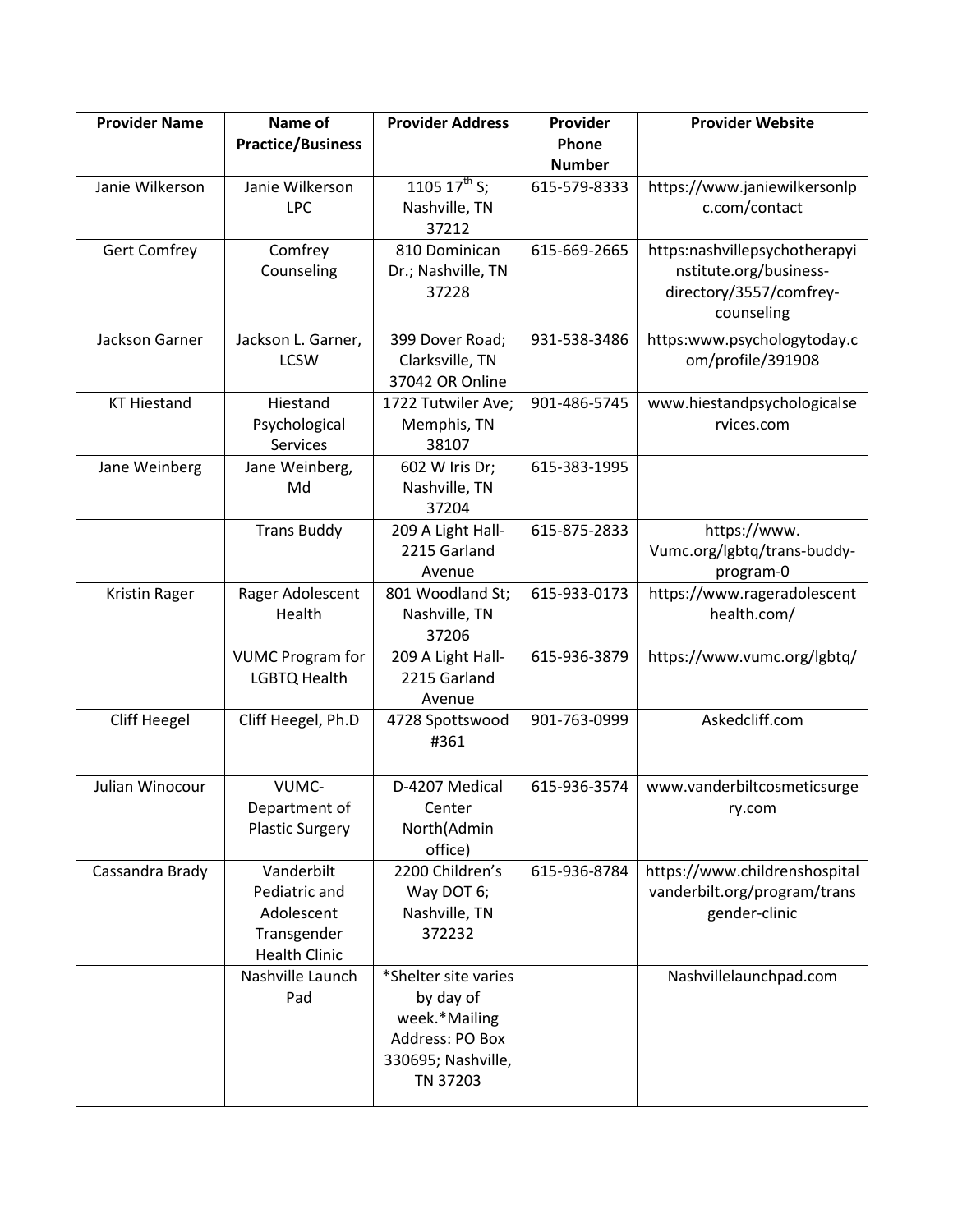| Joseph S. Bird, Jr.     | Fertility Center,<br><b>LLC</b>                                                             | 7407 Ziegler Road;<br>Chattanooga, TN<br>37421                | 423-899-0500 | www.MyFertilityCenter.com                                                      |
|-------------------------|---------------------------------------------------------------------------------------------|---------------------------------------------------------------|--------------|--------------------------------------------------------------------------------|
| Shelbi Gwaltney         | <b>Planet Fitness</b>                                                                       | 1635 Poplar Ave.;<br>Memphis, TN<br>38104                     | 901-509-2074 | www.planetfitness.com                                                          |
| Margot Feintuch         | Margot Feintuch                                                                             | 1507 16 <sup>th</sup> Ave S;<br>Nashville, TN<br>37212        | 615-200-6858 |                                                                                |
| Dan Dumont              | <b>Oasis Center</b>                                                                         | 1704 Charlotte<br>Ave, Suite 200;<br>Nashville, TN<br>37203   | 615-983-6884 | www.justoasis.org                                                              |
| <b>Bronte Naples</b>    | <b>CEMPA</b><br><b>Community Care</b>                                                       | 1000 E. Third St,<br>Suite 300;<br>Chattanooga, TN<br>37403   | 423-648-9931 | www.cempa.org                                                                  |
| James Sizemore          | <b>CEMPA</b><br><b>Community Care</b>                                                       | 1000 E. Third St,<br>Suite 300;<br>Chattanooga, TN<br>37403   | 423-648-9935 | www.cempa.org                                                                  |
| Melissa Stuntz          | <b>CEMPA</b><br><b>Community Care</b>                                                       | 1000 E. Third St,<br>Suite 300;<br>Chattanooga, TN<br>37403   | 423-648-9931 | www.cempa.org                                                                  |
| Nicole Paier-<br>Mullan | Hermitage Family<br>Practice                                                                | 244 Jackson<br>Meadows Dr.;<br>Hermitage, TN<br>37076         | 615-874-9888 | www.hermitagefamilypractice<br>.com                                            |
| Susan O'Hara            | Child and<br>Adolescent<br><b>Outpatient Clinic-</b><br>Psychotherapist                     | 1500 21st Ave<br>South, Suite 2200;<br>Nashville, TN<br>37212 | 615-343-5555 |                                                                                |
|                         | Nashville Roller<br>Derby                                                                   | 625 Smith Ave;<br>Nashville, TN<br>37203                      |              | www.nashvillerollerderby.com                                                   |
| Jennifer Najjar         | Vanderbilt<br>Pediatric and<br>Adolescent<br>Transgender<br><b>Health Clinic</b><br>(VPATH) | 1500 21st Ave.<br>South; Nashville,<br>TN 37212               | 615-322-7427 | https://www.childrenshospital<br>vanderbilt.org/program/trans<br>gender-clinic |
| Troy Johnson            | Troy Johnson<br>Counseling                                                                  | *Online services<br>only*                                     | 717-420-4080 | www.HRTcounseling.com                                                          |